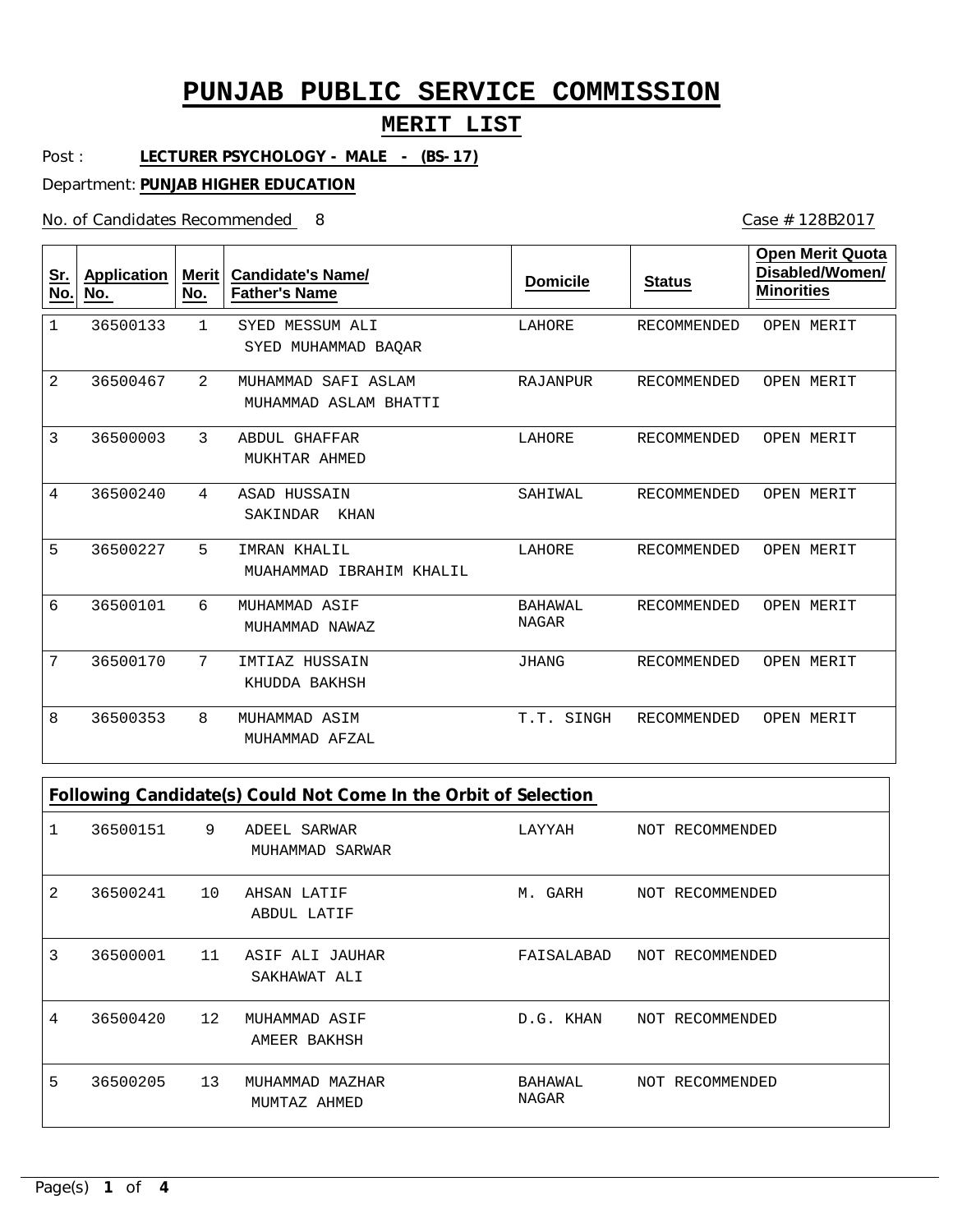#### **MERIT LIST**

Post : **LECTURER PSYCHOLOGY - MALE - (BS-17)**

Department: **PUNJAB HIGHER EDUCATION**

No. of Candidates Recommended

| <u>Sr.</u><br>No. | <b>Application</b><br>No. | No. | Merit   Candidate's Name/<br><b>Father's Name</b>    | <b>Domicile</b> | <b>Status</b>   | <b>Open Merit Quota</b><br>Disabled/Women/<br><b>Minorities</b> |
|-------------------|---------------------------|-----|------------------------------------------------------|-----------------|-----------------|-----------------------------------------------------------------|
|                   |                           |     |                                                      |                 |                 |                                                                 |
| 6                 | 36500189                  | 14  | HAFIZ MUHAMMAD IRSHAD<br>MUHAMMAD NAWAZ              | GUJRANWALA      | NOT RECOMMENDED |                                                                 |
| 7                 | 36500405                  | 15  | ASAD RAZA<br>MAZHAR IQBAL                            | JHELUM          | NOT RECOMMENDED |                                                                 |
| 8                 | 36500321                  | 16  | MUHAMMAD NAUROZE KHAN<br>MUHAMMAD ASLAM KHAN         | BHAKKAR         | NOT RECOMMENDED |                                                                 |
| 9                 | 36500208                  | 17  | ABID ALI<br>MUHAMMAD RAFIQ                           | FAISALABAD      | NOT RECOMMENDED |                                                                 |
| 10                | 36500202                  | 18  | MUHAMMAD ADNAN KHAN<br>ABDUL QADIR KHAN              | MULTAN          | NOT RECOMMENDED |                                                                 |
| 11                | 36500095                  | 19  | ATHER MUJTABA<br>MUHAMMAD BASHIR                     | GUJRANWALA      | NOT RECOMMENDED |                                                                 |
| 12                | 36500041                  | 20  | ASIM FAROOQ<br>ZAHID IQBAL ANJUM                     | BAHAWALPUR      | NOT RECOMMENDED |                                                                 |
| 13                | 36500182                  | 21  | IMTIAZ AHMAD<br>ISTIKHAR AHMAD                       | KASUR           | NOT RECOMMENDED |                                                                 |
| 14                | 36500117                  | 22  | MUHAMMAD MUZAMMIL SALEEMI<br>MUHAMMAD MANSHA SALEEMI | VEHARI          | NOT RECOMMENDED |                                                                 |
| 15                | 36500175                  | 23  | TANVEER ASLAM SAJEEL<br>MUHAMMAD ASLAM               | OKARA           | NOT RECOMMENDED |                                                                 |
| 16                | 36500100                  | 24  | SAJJAD HUSSAIN<br>MANZOOR HUSSAIN                    | CHINIOT         | NOT RECOMMENDED |                                                                 |
| 17                | 36500046                  | 25  | <b>GHULAM HABIB</b><br>ALLAH BUKHSH                  | JHANG           | NOT RECOMMENDED |                                                                 |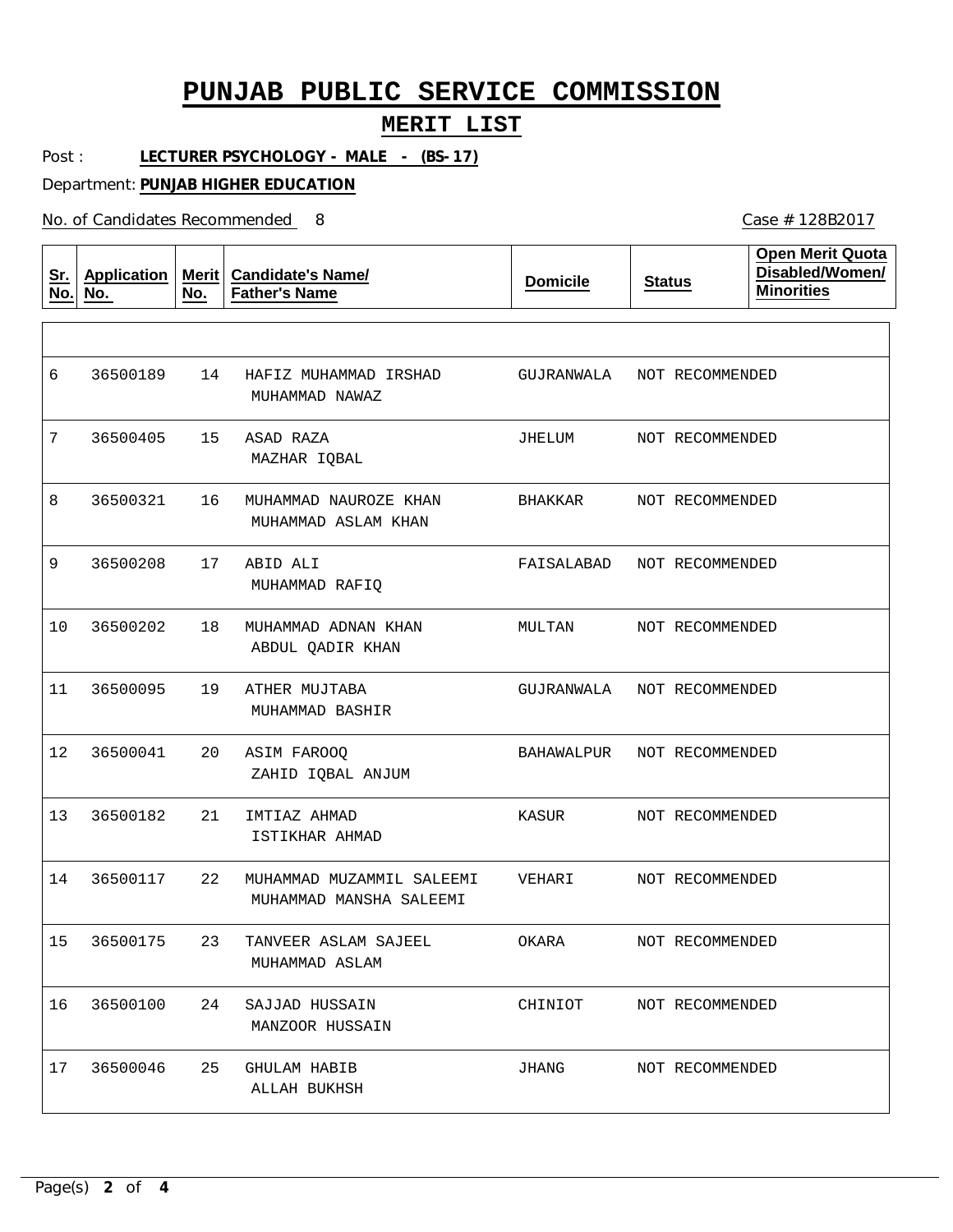### **MERIT LIST**

Post : **LECTURER PSYCHOLOGY - MALE - (BS-17)**

Department: **PUNJAB HIGHER EDUCATION**

No. of Candidates Recommended

| <u>Sr.</u><br>No. | <b>Application</b><br>No. | Merit<br>No. | <b>Candidate's Name/</b><br><b>Father's Name</b> | <b>Domicile</b>  | <b>Status</b>   | <b>Open Merit Quota</b><br>Disabled/Women/<br><b>Minorities</b> |
|-------------------|---------------------------|--------------|--------------------------------------------------|------------------|-----------------|-----------------------------------------------------------------|
|                   |                           |              |                                                  |                  |                 |                                                                 |
| 18                | 36500104                  | 26           | MUHAMMAD TAHIR MUNIR<br>MUHAMMAD ASGHAR          | BAHAWAL<br>NAGAR | NOT RECOMMENDED |                                                                 |
| 19                | 36500027                  | 27           | MUHAMMAD NADEEM<br>KHUSHI MUHAMMAD               | FAISALABAD       | NOT RECOMMENDED |                                                                 |
| 20                | 36500149                  | 28           | MUHAMMAD ANWAR<br>MUHAMMAD YAR                   | BAHAWAL<br>NAGAR | NOT RECOMMENDED |                                                                 |
| 21                | 36500547                  | 29           | MASOOD AHMAD<br>ABDUL MAJEED                     | D.G. KHAN        | NOT RECOMMENDED |                                                                 |
| 22                | 36500048                  | 30           | MUDDSAR SOHAIL GILANI<br>SYED GHULAM GILANI      | BAHAWAL<br>NAGAR | NOT RECOMMENDED |                                                                 |
| 23                | 36500332                  | 31           | ALMAS IRFAN<br>IRFAN UL HAQ                      | JHELUM           | NOT RECOMMENDED |                                                                 |
| 24                | 36500082                  | 32           | AAMIR SULTAN<br>MUHAMMAD IQBAL                   | KHUSHAB          | NOT RECOMMENDED |                                                                 |
| 25                | 36500312                  | 33           | AKHTAR<br>RAMZAN<br>MUHAMMAD ASLAM KHAN          | BHAKKAR          | NOT RECOMMENDED |                                                                 |
| 26                | 36500323                  | 34           | WAQAR RIAZ<br>RIAZ AHMAD                         | FAISALABAD       | NOT RECOMMENDED |                                                                 |
| 27                | 36500271                  | 35           | MUHAMMAD SAJID<br>MUHAMMAD HANIF                 | FAISALABAD       | NOT RECOMMENDED |                                                                 |